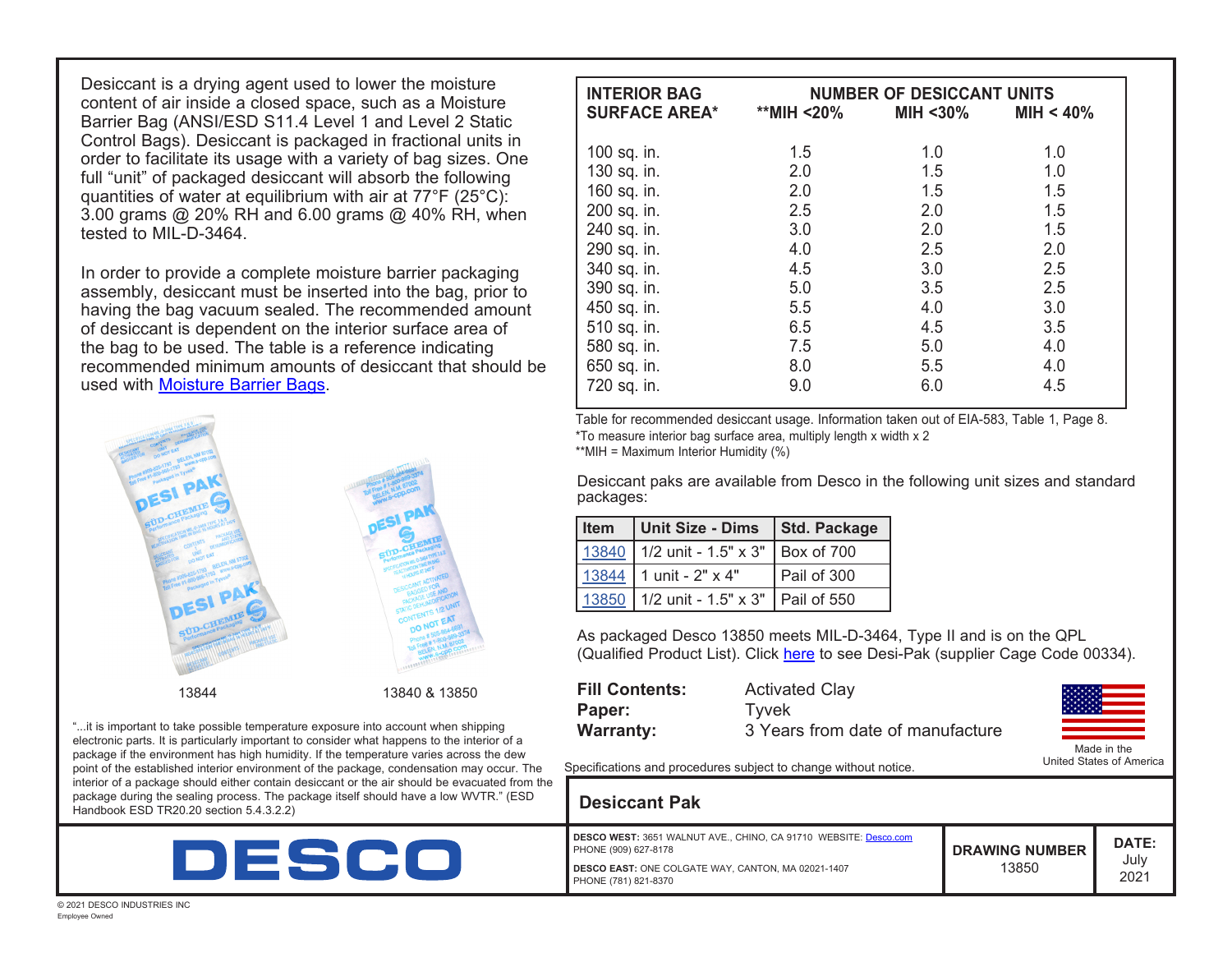# **DESCO** SAFETY DATA SHEET -

May be used to comply with ANSI Z400.1-2004, and Globally Harmonized System (OSHA Hazcom 29 CFR 1910.1200, (EU) No.453/2010 and Japan JIS 7253:2012). Standards must be consulted for specific requirements.

Revision Date: 2018-02-16

## **SECTION 1 — IDENTIFICATION OF THE SUBSTANCE/MIXTURE AND OF THE COMPANY/UNDERTAKING**

#### **1.1 Product identifiers**

| Product Name:                  | Desi Pak    |
|--------------------------------|-------------|
| $EC$ No.:                      | <b>None</b> |
| <b>REACH Registration No.:</b> | <b>None</b> |
| CAS No.:                       | <b>None</b> |

#### **1.2 Relevant identified uses of the substance or mixture and uses advised against**

Identified use: Desiccant

### **1.3 Details of the supplier of the safety data sheet**

| Supplier:                      | Desco<br>3651 Walnut Ave<br>Chino, CA 91710<br>(909) 627-8178 |
|--------------------------------|---------------------------------------------------------------|
| Email Address:                 | Service@Desco.com                                             |
| 1.4 Emergency telephone number |                                                               |
| <b>Emergency Number:</b>       | (909) 627-8178                                                |
|                                |                                                               |

# **SECTION 2 — HAZARDS IDENTIFICATION**

### **2.1 Classification of substance or mixture**

No reportable hazardous components as defined by the Globally Harmonized System (OSHA Hazcom 29 CFR 1910.1200, (EU) No.453/2010 and Japan JIS 7253:2012).

### **2.2 Label elements**

Not a dangerous substance according to GHS.

### **2.3 Other hazards**

None known.

# **SECTION 3 — COMPOSITION/INFORMATION ON INGREDIENTS**

### **3.1 Substances**

No reportable hazardous components as defined by the Globally Harmonized System (OSHA Hazcom 29 CFR 1910.1200, (EU) No.453/2010 and Japan JIS 7253:2012).

### **SECTION 4 — FIRST AID MEASURES**

### **4.1 Description of first aid measures**

| If inhaled              | No treatment specified.<br>In case of irritation when dust is inhaled, provide for plenty of fresh air.                                                                                               |
|-------------------------|-------------------------------------------------------------------------------------------------------------------------------------------------------------------------------------------------------|
| In case of skin contact | When used and handled appropriately no special measures are needed.                                                                                                                                   |
| In case of eye contact  | No special precautions required.                                                                                                                                                                      |
| If swallowed            | No emergency care is anticipated.<br>If large quantities of this material are swallowed, call a physician<br>immediately.<br>Call your local Poison Control Center (In the U.S. call 1-800-222-1222). |
|                         | .                                                                                                                                                                                                     |

### **4.2 Most important symptoms and effects, both acute and delayed**

| Most important symptoms and     | The possible symptoms known are those derived from the labelling (see |
|---------------------------------|-----------------------------------------------------------------------|
| effects, both acute and delayed | section 2). No additional symptoms are known.                         |

**DESCO** - 3651 Walnut Ave., Chino, CA 91710 • (909) 627-8178 • Website: [Desco.com](http://www.desco.com)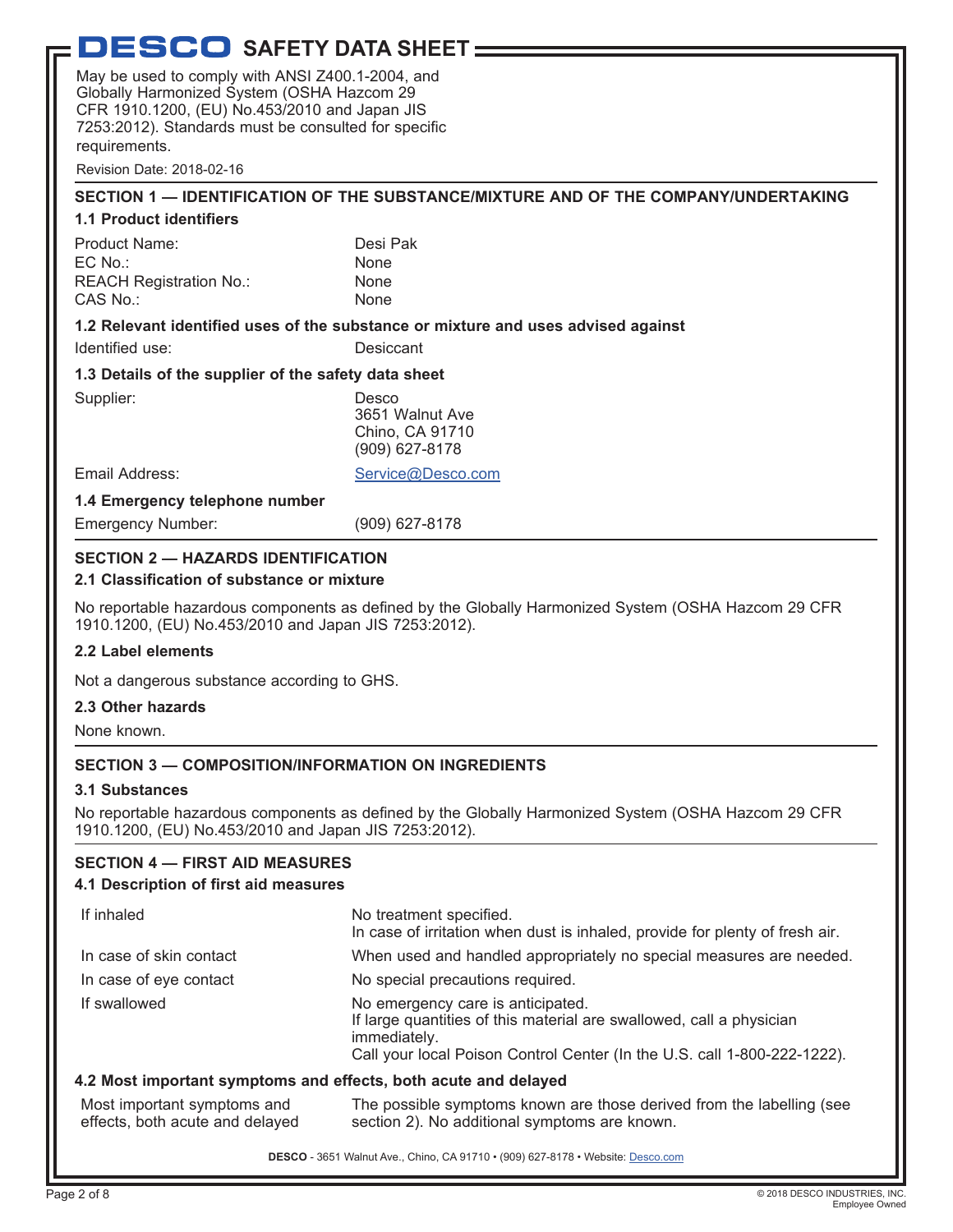#### **4.3 Indication of any immediate medical attention and special treatment needed**

Notes to physician Treat symptomatically.

## **SECTION 5 — FIRE FIGHTING MEASURES**

#### **5.1 Extinguishing media**

Suitable Extinguishing Media Use extinguishing measures that are appropriate to local circumstances and the surrounding environment.

Unsuitable Extinguishing Media High volume water jet.

### **5.2 Special hazards arising from the substance or mixture**

None known.

#### **5.3 Advice for firefighters**

Wear full protective clothing and NIOSH/MSHA-approved positive pressure, self-contained breathing apparatus. Wear an approved positive pressure self-contained breathing apparatus in addition to standard fire fighting gear.

### **SECTION 6 — ACCIDENTAL RELEASE MEASURES**

#### **6.1 Personal precautions, protective equipment and emergency procedures**

No special precautions required.

#### **6.2 Environmental precautions**

No special environmental precautions required.

#### **6.3 Methods and materials for containment and cleaning up**

Pick up and transfer to properly labelled containers. If product is released from trucks in roads, place signposts and remove the spill using vacuum cleaning systems.

#### **6.4 Reference to other sections**

See SECTION 8 and SECTION 13. Avoid dust formation; avoid dry sweeping Use vacuum suction unit, or shovel into bags.

### **SECTION 7 — HANDLING AND STORAGE**

#### **7.1 Precautions for safe handling**

| Advice on safe handling                                          | Handle in accordance with good industrial hygiene and safety practice.                                     |  |
|------------------------------------------------------------------|------------------------------------------------------------------------------------------------------------|--|
| <b>Hygiene measures</b>                                          | Wash hands before breaks and at the end of workday.                                                        |  |
| 7.2 Conditions for safe storage, including any incompatibilities |                                                                                                            |  |
| Requirements for storage areas<br>and containers                 | Store in dry place                                                                                         |  |
| Advice on storage compatibility                                  | No conditions to be specially mentioned.                                                                   |  |
| <b>Storage stability</b>                                         | Stable under recommended storage conditions.                                                               |  |
| 7.3 Specific end uses                                            | Not relevant                                                                                               |  |
| <b>SECTION 8 - EXPOSURE CONTROL / PERSONAL PROTECTION</b>        |                                                                                                            |  |
| 8.1 Control parameters                                           |                                                                                                            |  |
| Components with workplace control parameters                     |                                                                                                            |  |
| <b>Engineering measures</b>                                      | Use ventilation adequate to keep exposures below recommended<br>exposure limits. See the safety datasheet. |  |
| 8.2 Exposure controls<br>Personal protective equipment           |                                                                                                            |  |
| Respiratory protection                                           | Use local exhaust if dusting occurs. Good general ventaliation is adequate<br>in the absence of dusts.     |  |
|                                                                  | DESCO - 3651 Walnut Ave., Chino, CA 91710 · (909) 627-8178 · Website: Desco.com                            |  |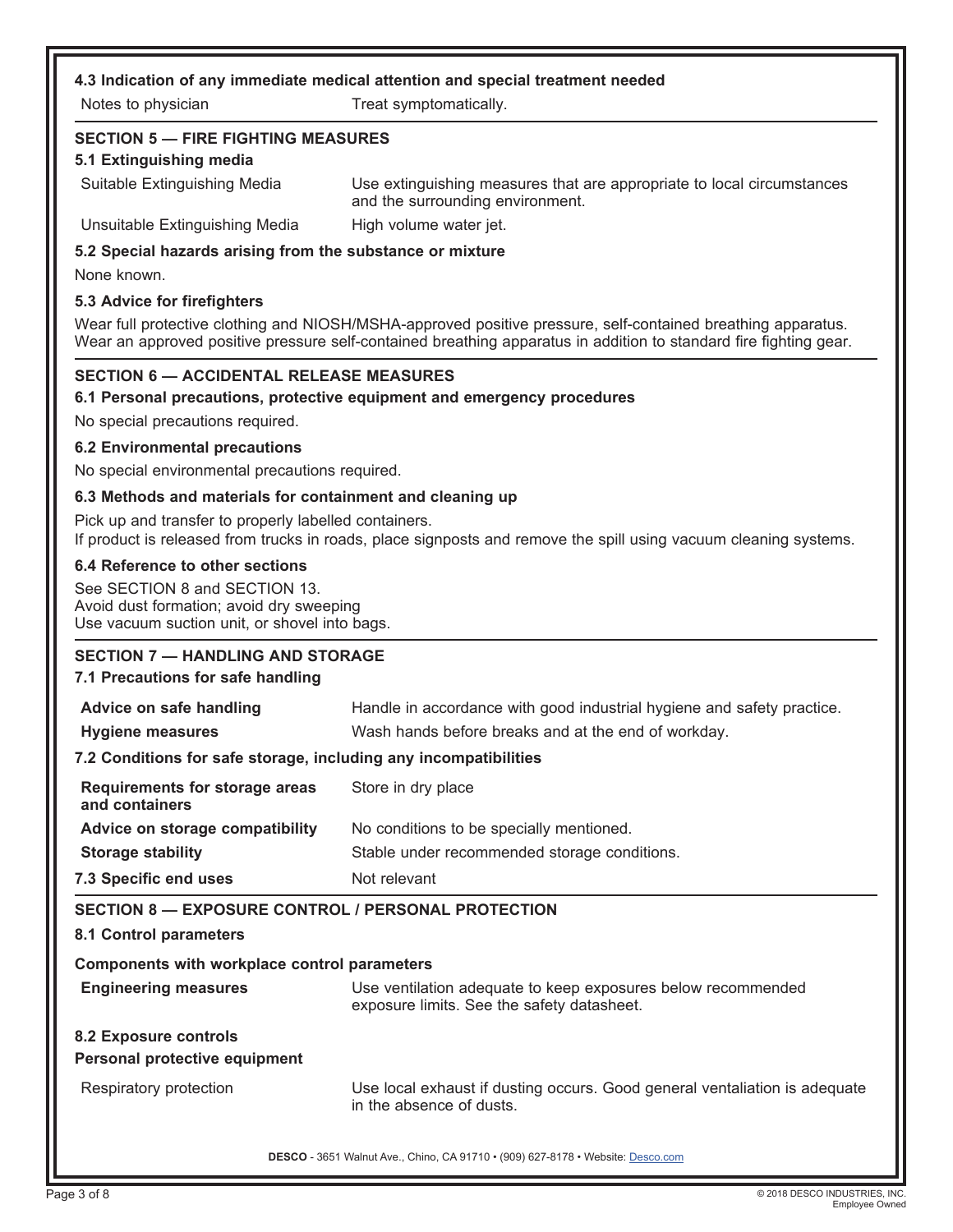Hand protection **Impervious rubber such as neoprene, nitrile, natural rubber, butyl rubber,** butyl rubber, PVC, or teflon. Eye protection Follow facility guidelines in the absence of dusts. Skin and Body protection Wear protective clothing, including long sleeves and gloves, to prevent skin contact. Thoroughly wash clothing before reuse. Use of proper hygiene practices in the workplace is recommended. **SECTION 9 — PHYSICAL AND CHEMICAL PROPERTIES**

# **9.1 Information on basic physical and chemical properties**

Appearance Solid form Color: Various<br>
Odor: None Odor: Odor Threshold: Not available pH:  $\blacksquare$ <br>Melting point/range:  $\blacksquare$  Not determined Melting point/range: Boiling point/boiling range: Not determined Flash point: Does not flash<br>
Evaporation rate: Non-volatile<br>
Does not flash Evaporation rate: Upper explosion limit: Not applicable Lower explosive limit: Non applicable<br>
Vapor pressure: Non applicable Vapor pressure: Vapor density relative to air: Non applicable Density: Not determined<br>Bulk density: Not determined Solubility (Water): No data available Partition coefficient (n-octanol/water): No data available Auto-ignition temperature: Decomposition temperature: Not determined Viscosity (dynamic): Not applicable<br>Viscosity (kinematic): Not applicable Viscosity (kinematic):

Not determined

### **9.2 Other information**

None known.

# **SECTION 10 — STABILITY AND REACTIVITY**

#### **10.1 Reactivity**

No dangerous reaction known under conditions of normal use.

#### **10.2 Chemical stability**

The product is chemically stable.

#### **10.3 Possibility of hazardous reactions**

No dangerous reaction known under conditions of normal use.

#### **10.4 Conditions to avoid**

None known.

### **10.5 Incompatible materials**

None known.

#### **10.6 Hazardous decomposition products**

No decomposition if stored and applied as directed.

**DESCO** - 3651 Walnut Ave., Chino, CA 91710 • (909) 627-8178 • Website: [Desco.com](http://www.desco.com)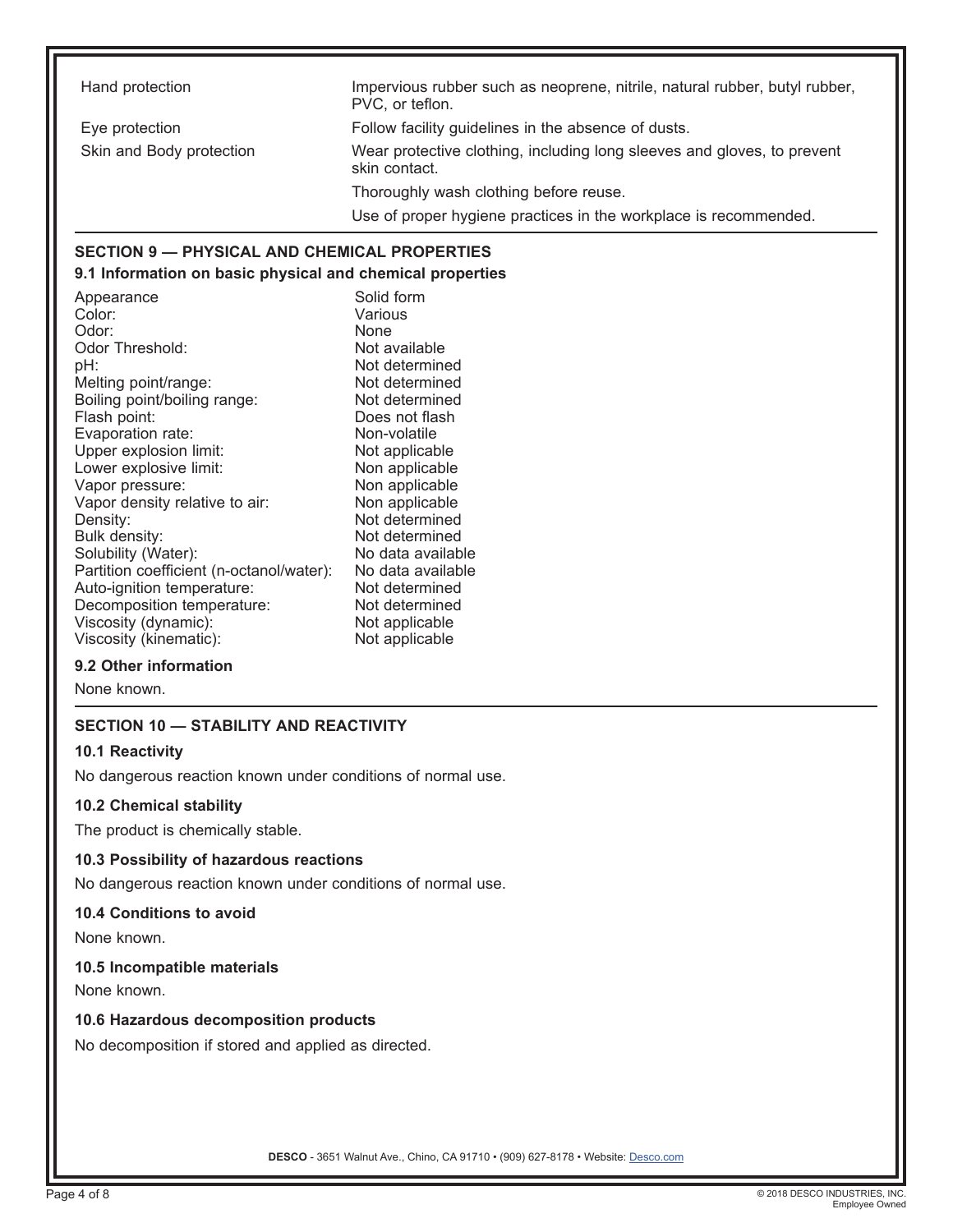| <b>SECTION 11 - TOXICOLOGICAL INFORMATION</b>                  |                                                                                                                                                                                                                                                                        |  |
|----------------------------------------------------------------|------------------------------------------------------------------------------------------------------------------------------------------------------------------------------------------------------------------------------------------------------------------------|--|
| 11.1 Information on toxicological effects                      |                                                                                                                                                                                                                                                                        |  |
| Information on likely routes of exposure<br>None known.        |                                                                                                                                                                                                                                                                        |  |
| <b>Acute toxicity</b><br><b>Product:</b>                       |                                                                                                                                                                                                                                                                        |  |
| Acute oral toxicity                                            | Remarks: Not applicable                                                                                                                                                                                                                                                |  |
| Carcinogenicity                                                |                                                                                                                                                                                                                                                                        |  |
| <b>IARC</b>                                                    | Not listed                                                                                                                                                                                                                                                             |  |
| <b>OSHA</b>                                                    | Not listed                                                                                                                                                                                                                                                             |  |
| <b>NTP</b>                                                     | Not listed                                                                                                                                                                                                                                                             |  |
| <b>Experience with human exposure</b><br>Product:              |                                                                                                                                                                                                                                                                        |  |
| General Information                                            | The possible symptoms known are those derived from the labelling (see<br>section 2).                                                                                                                                                                                   |  |
| <b>SECTION 12 - ECOLOGICAL INFORMATION</b>                     |                                                                                                                                                                                                                                                                        |  |
| <b>12.1 Toxicity</b>                                           |                                                                                                                                                                                                                                                                        |  |
| No data available                                              |                                                                                                                                                                                                                                                                        |  |
| 12.2 Persistence and degradability                             |                                                                                                                                                                                                                                                                        |  |
| No data available                                              |                                                                                                                                                                                                                                                                        |  |
| 12.3 Bioaccumulative potential                                 |                                                                                                                                                                                                                                                                        |  |
| No data available                                              |                                                                                                                                                                                                                                                                        |  |
| 12.4 Mobility in soil                                          |                                                                                                                                                                                                                                                                        |  |
| No data available                                              |                                                                                                                                                                                                                                                                        |  |
| 12.5 Results of PBT and vPvB assessment                        |                                                                                                                                                                                                                                                                        |  |
| No data available                                              |                                                                                                                                                                                                                                                                        |  |
| 12.6 Other adverse effects                                     |                                                                                                                                                                                                                                                                        |  |
| <b>Product:</b><br>Additional ecological information           | According to experience and to the information currently available, the<br>product has no harmful effects on the environment if used correctly as<br>intended.                                                                                                         |  |
| <b>SECTION 13 - DISPOSAL CONSIDERATIONS</b>                    |                                                                                                                                                                                                                                                                        |  |
| 13.1 Waste treatment methods                                   |                                                                                                                                                                                                                                                                        |  |
| RCRA - Resource Conservation and<br>Recovery Authorization Act | This product, if discarded as sold, is not a Federal RCRA hazardous<br>waste.<br>Processing, use or contamination of this product may change the waste<br>management options.<br>State and local disposal regulations may differ from federal disposal<br>regulations. |  |
| <b>Water Code</b>                                              | <b>NONE</b>                                                                                                                                                                                                                                                            |  |
| Waste from residues                                            | Dispose of this product in accordance with all applicable local, state and<br>federal regulations.                                                                                                                                                                     |  |
| <b>SECTION 14 - TRANSPORT INFORMATION</b>                      |                                                                                                                                                                                                                                                                        |  |
| <b>DOT</b>                                                     | Not restricted                                                                                                                                                                                                                                                         |  |
| <b>IATA</b>                                                    | Not restricted                                                                                                                                                                                                                                                         |  |
| <b>IMDG</b>                                                    | Not restricted                                                                                                                                                                                                                                                         |  |
|                                                                | DESCO - 3651 Walnut Ave., Chino, CA 91710 • (909) 627-8178 • Website: Desco.com                                                                                                                                                                                        |  |